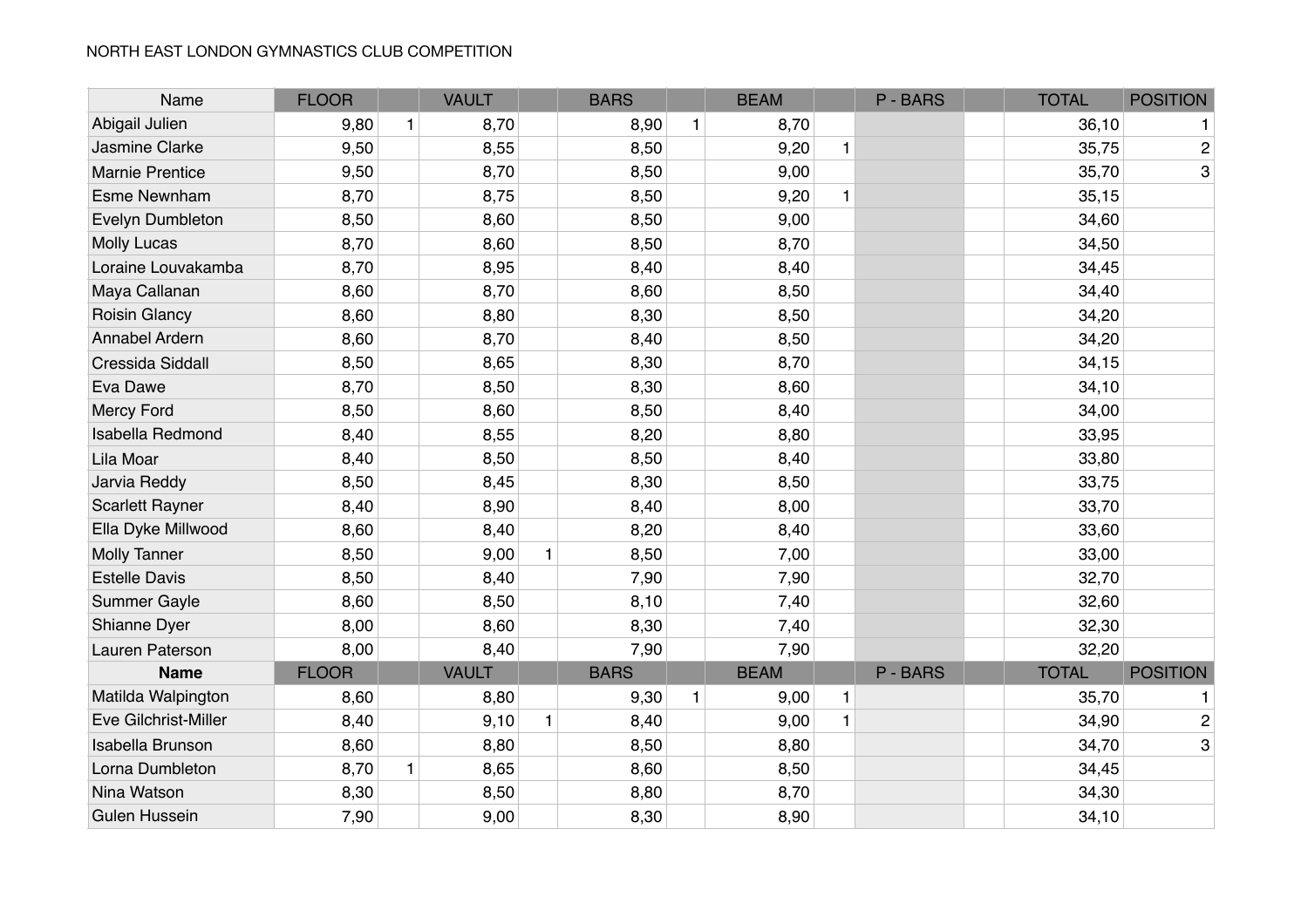| Louisa Shadlen       | 8,40         |              | 8,55         |              | 8,60        |              | 8,30        |          |   | 33,85        |                 |
|----------------------|--------------|--------------|--------------|--------------|-------------|--------------|-------------|----------|---|--------------|-----------------|
| Suzanna Meyer Gilgil | 8,40         |              | 8,50         |              | 8,40        |              | 8,50        |          |   | 33,80        |                 |
| Nora Levy            | 8,40         |              | 8,40         |              | 8,60        |              | 8,40        |          |   | 33,80        |                 |
| Katya Merrells       | 8,40         |              | 8,60         |              | 8,40        |              | 8,40        |          |   | 33,80        |                 |
| <b>Martha Lucas</b>  | 8,50         |              | 8,50         |              | 8,30        |              | 8,40        |          |   | 33,70        |                 |
| Rebecca Kucharski    | 8,50         |              | 8,60         |              | 8,70        |              | 7,90        |          |   | 33,70        |                 |
| Nya Enver            | 8,30         |              | 8,60         |              | 8,50        |              | 8,20        |          |   | 33,60        |                 |
| Laura Dichiara       | 8,20         |              | 8,45         |              | 8,30        |              | 8,40        |          |   | 33,35        |                 |
| Lucy Watson          | 8,00         |              | 8,50         |              | 8,30        |              | 8,40        |          |   | 33,20        |                 |
| <b>Name</b>          | <b>FLOOR</b> |              | <b>VAULT</b> |              | <b>BARS</b> |              | <b>BEAM</b> | P-BARS   |   | <b>TOTAL</b> | <b>POSITION</b> |
| Kai Ogden            | 8,60         | $\mathbf{1}$ | 8,70         |              | 8,40        |              |             | 8,30     |   | 34,00        |                 |
| Raphael Redmond      | 8,30         |              | 8,65         |              | 8,60        |              |             | 8,40     |   | 33,95        | $\overline{c}$  |
| Julien Caradini      | 8,10         |              | 8,75         | $\mathbf{1}$ | 8,50        |              |             | 8,50     | 1 | 33,85        | 3               |
| <b>Kay Cook</b>      | 8,50         |              | 8,65         |              | 8,30        |              |             | 8,40     |   | 33,85        | 3               |
| Cuba Douglas Jean-   | 8,20         |              | 8,60         |              | 8,50        |              |             | 8,40     |   | 33,70        |                 |
| Gavriel Turgoose     | 8,30         |              | 8,65         |              | 8,30        |              |             | 8,30     |   | 33,55        |                 |
| <b>Toby Watson</b>   | 7,90         |              | 8,60         |              | 8,80        | $\mathbf{1}$ |             | 8,10     |   | 33,40        |                 |
| <b>Name</b>          | <b>FLOOR</b> |              | <b>VAULT</b> |              | <b>BARS</b> |              | <b>BEAM</b> | P-BARS   |   | <b>TOTAL</b> | <b>POSITION</b> |
| Sebastian Carandini  | 8,70         | $\mathbf{1}$ | 8,80         | $\mathbf{1}$ | 8,80        | 1            |             | 8,20     |   | 34,50        |                 |
| <b>Eddie Davis</b>   | 8,70         | $\mathbf{1}$ | 8,75         |              | 8,80        | $\mathbf{1}$ |             | 8,20     |   | 34,45        | $\overline{2}$  |
| Jude MacLennan       | 8,60         |              | 8,50         |              | 8,80        | $\mathbf{1}$ |             | 8,30     | 1 | 34,20        | 3               |
| <b>Finlay Apps</b>   | 8,00         |              | 8,55         |              | 8,70        |              |             | 8,30     | 1 | 33,55        |                 |
| <b>Victor Rosen</b>  | 8,10         |              | 8,50         |              | 8,30        |              |             | 8,20     |   | 33,10        |                 |
| <b>Conor Dash</b>    | 7,70         |              | 8,65         |              | 8,60        |              |             | 7,80     |   | 32,75        |                 |
| <b>Name</b>          | <b>FLOOR</b> |              | <b>VAULT</b> |              | <b>BARS</b> |              | <b>BEAM</b> | P-BARS   |   | <b>TOTAL</b> | <b>POSITION</b> |
| Sonny Rayner         | 9,60         | $\mathbf{1}$ | 8,60         |              | 8,60        |              |             | 7,80     |   | 34,60        | 1               |
| Danny King           | 8,20         |              | 8,60         |              | 8,60        |              |             | 8,20     |   | 33,60        | $\overline{2}$  |
| Luke Westgate        | 7,70         |              | 8,75         | 1            | 8,70        | $\mathbf{1}$ |             | 8,30     | 1 | 33,45        | 3               |
| Hishaam Siddiqui     | 8,30         |              | 8,55         |              | 8,50        |              |             | 7,90     |   | 33,25        |                 |
| <b>Tycho Collins</b> | 7,50         |              | 8,50         |              | 8,40        |              |             | 8,30     | 1 | 32,70        |                 |
| <b>Name</b>          | <b>FLOOR</b> |              | <b>VAULT</b> |              | <b>BARS</b> |              | <b>BEAM</b> | P - BARS |   | <b>TOTAL</b> | <b>POSITION</b> |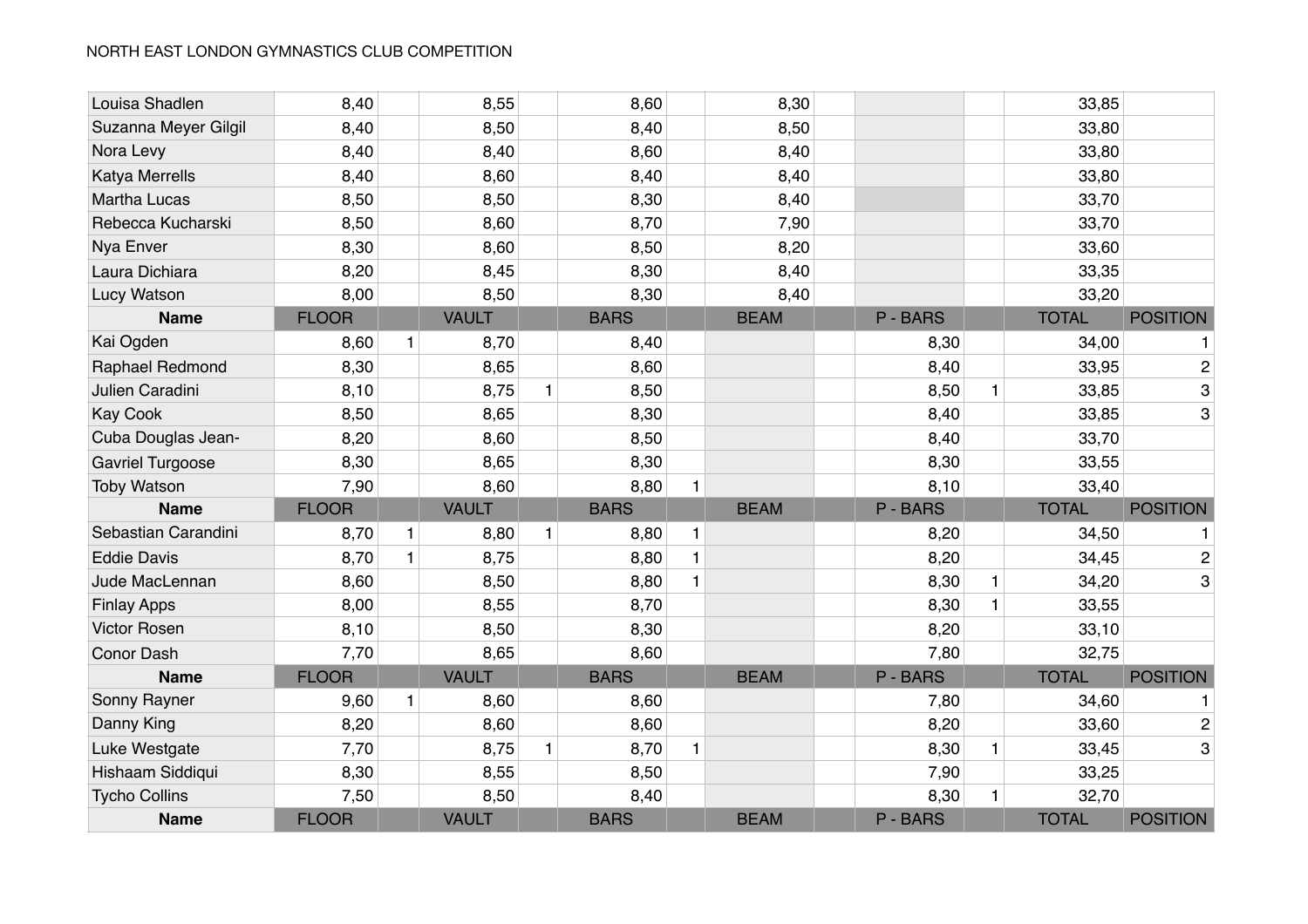| <b>Isabel Gilchrist Miller</b> | 9,70         | 1            | 9,00         | $\mathbf{1}$ | 9,20        | $\mathbf{1}$ | 9,00        |   |          |   | 36,90        | 1               |
|--------------------------------|--------------|--------------|--------------|--------------|-------------|--------------|-------------|---|----------|---|--------------|-----------------|
| Allanah Bramble                | 9,60         |              | 8,70         |              | 9,10        |              | 9,20        | 1 |          |   | 36,60        | $\overline{c}$  |
| Delilah Lloyd                  | 9,60         |              | 8,75         |              | 8,70        |              | 9,10        |   |          |   | 36,15        | 3               |
| Edie Wright                    | 8,60         |              | 8,60         |              | 9,20        | $\mathbf{1}$ | 8,80        |   |          |   | 35,20        |                 |
| Naomi Isaacs                   | 8,60         |              | 8,70         |              | 8,70        |              | 9,00        |   |          |   | 35,00        |                 |
| <b>Amelie Grice</b>            | 8,70         |              | 8,60         |              | 8,90        |              | 8,60        |   |          |   | 34,80        |                 |
| Mia Smerdon                    | 8,60         |              | 8,5          |              | 8,70        |              | 8,60        |   |          |   | 34,40        |                 |
| Ella Goodwin                   | 8,40         |              | 8,55         |              | 8,50        |              | 8,70        |   |          |   | 34,15        |                 |
| Stella Harford                 | 8,40         |              | 8,55         |              | 8,40        |              | 8,50        |   |          |   | 33,85        |                 |
| <b>Ruby Newman</b>             | 8,40         |              | 8,55         |              | 8,50        |              | 8,30        |   |          |   | 33,75        |                 |
| Madeleine Johnson              | 7,80         |              | 8,65         |              | 8,60        |              | 8,50        |   |          |   | 33,55        |                 |
| <b>Name</b>                    | <b>FLOOR</b> |              | <b>VAULT</b> |              | <b>BARS</b> |              | <b>BEAM</b> |   | P - BARS |   | <b>TOTAL</b> | <b>POSITION</b> |
| Nova Mallock                   | 9,60         | $\mathbf{1}$ | 8,70         |              | 8,30        |              | 9,00        | 1 |          |   | 35,60        | 1               |
| Martha Cheek                   | 9,60         | $\mathbf{1}$ | 8,70         |              | 8,40        |              | 8,90        |   |          |   | 35,60        | 1               |
| <b>Lily Clarke</b>             | 9,50         |              | 8,75         | $\mathbf{1}$ | 8,40        |              | 8,90        |   |          |   | 35,55        | $\overline{c}$  |
| Aoife Woods                    | 9,30         |              | 8,60         |              | 8,10        |              | 8,90        |   |          |   | 34,90        | 3               |
| <b>Willow Newman</b>           | 8,50         |              | 8,70         |              | 8,50        | $\mathbf{1}$ | 8,80        |   |          |   | 34,50        |                 |
| Isabella Simpson-              | 8,20         |              | 8,65         |              | 8,40        |              | 8,50        |   |          |   | 33,75        |                 |
| <b>Name</b>                    | <b>FLOOR</b> |              | <b>VAULT</b> |              | <b>BARS</b> |              | <b>BEAM</b> |   | P - BARS |   | <b>TOTAL</b> | <b>POSITION</b> |
| Shakiera Lynch-Ogarro          | 9,60         | $\mathbf{1}$ | 8,70         |              | 8,40        |              | 9,10        |   |          |   | 35,80        |                 |
| Eleanor Brech                  | 9,10         |              | 8,75         | $\mathbf{1}$ | 8,40        |              | 9,10        |   |          |   | 35,35        | $\overline{c}$  |
| Yasmin Jafar                   | 9,50         |              | 8,75         | $\mathbf{1}$ | 8,20        |              | 8,90        |   |          |   | 35,35        | 3               |
| Aisling-Sarah Kamara           | 8,80         |              | 8,60         |              | 8,20        |              | 9,20        | 1 |          |   | 34,80        |                 |
| Louise Gilbert                 | 8,40         |              | 8,65         |              | 8,50        | $\mathbf{1}$ | 8,90        |   |          |   | 34,45        |                 |
| <b>Name</b>                    | <b>FLOOR</b> |              | <b>VAULT</b> |              | <b>BARS</b> |              | <b>BEAM</b> |   | P - BARS |   | <b>TOTAL</b> | <b>POSITION</b> |
| Daniel Goldsmith               | 8,40         |              | 8,70         |              | 8,40        |              |             |   | 7,30     | 1 | 32,80        | 1               |
| Louis Walpington               | 8,60         |              | 8,80         | $\mathbf{1}$ | 8,40        |              |             |   | 7,00     |   | 32,80        | 1               |
| Indigo Jones                   | 8,70         | $\mathbf{1}$ | 8,70         |              | 8,40        |              |             |   | 7,00     |   | 32,80        | 1               |
| Harry Townsend                 | 8,50         |              | 8,50         |              | 8,50        | $\mathbf{1}$ |             |   | 7,20     |   | 32,70        | $\overline{c}$  |
| <b>Ibrahim Patel</b>           | 8,30         |              | 8,55         |              | 8,20        |              |             |   | 7,20     |   | 32,25        | 3               |
| Luke Lister                    | 8,20         |              | 8,70         |              | 8,40        |              |             |   | 6,50     |   | 31,80        |                 |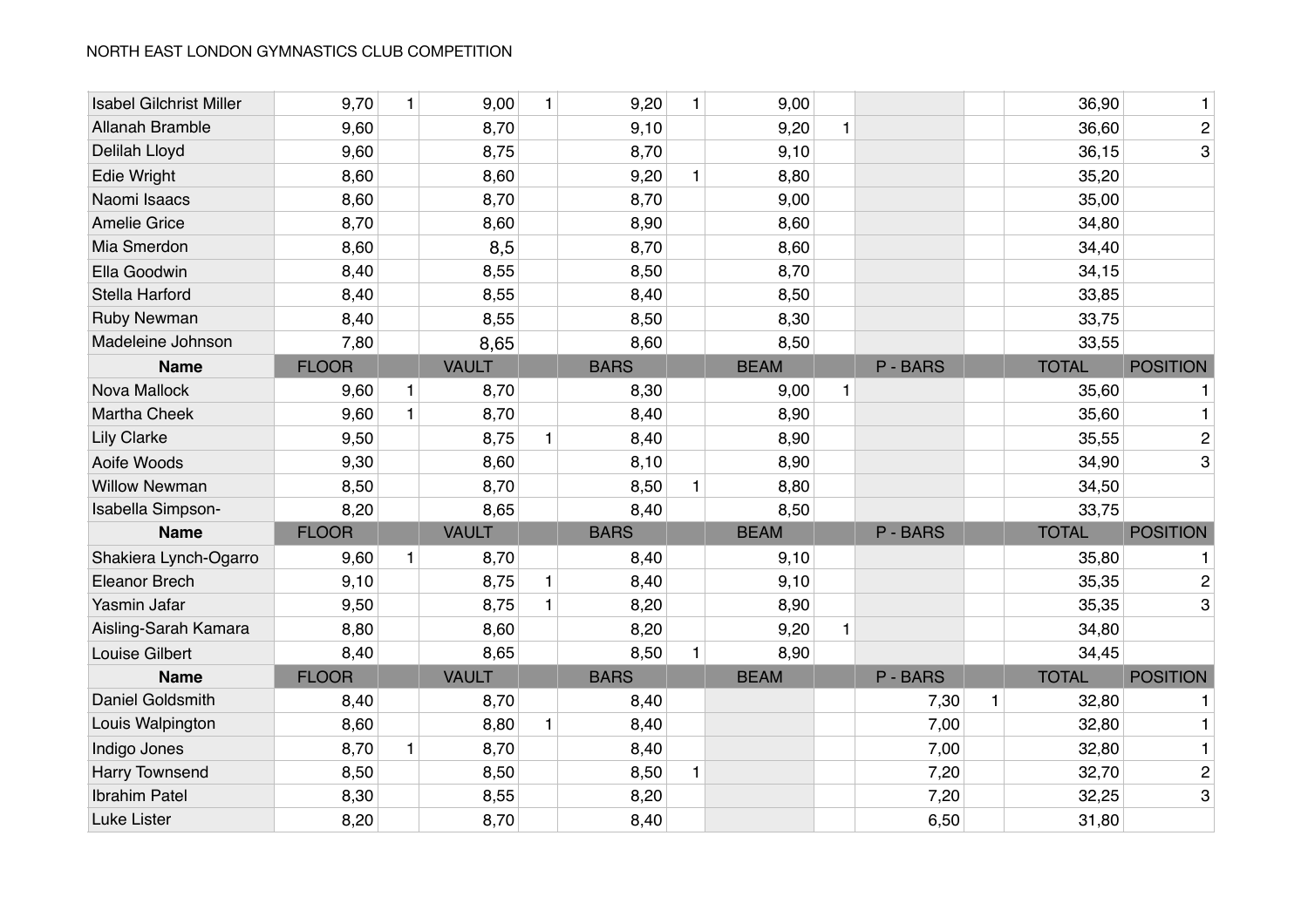| <b>Name</b>               | <b>FLOOR</b> |              | <b>VAULT</b> |              | <b>BARS</b> |              | <b>BEAM</b> |              | P-BARS   |              | <b>TOTAL</b> | <b>POSITION</b> |
|---------------------------|--------------|--------------|--------------|--------------|-------------|--------------|-------------|--------------|----------|--------------|--------------|-----------------|
| Jude Costley              | 8,70         | $\mathbf{1}$ | 8,80         | $\mathbf{1}$ | 8,70        | $\mathbf{1}$ |             |              | 7,50     | $\mathbf{1}$ | 33,70        |                 |
| Cian Wharton              | 8,50         |              | 8,65         |              | 8,20        |              |             |              | 7,00     |              | 32,35        | $\overline{c}$  |
| Albi Rix                  | 8,00         |              | 8,55         |              | 8,40        |              |             |              | 7,20     |              | 32,15        | 3               |
| <b>Name</b>               | <b>FLOOR</b> |              | <b>VAULT</b> |              | <b>BARS</b> |              | <b>BEAM</b> |              | P - BARS |              | <b>TOTAL</b> | <b>POSITION</b> |
| <b>Koby Walters</b>       | 8,70         | $\mathbf{1}$ | 8,90         | $\mathbf{1}$ | 8,60        |              |             |              | 8,10     |              | 34,30        |                 |
| Kai Brooks-Kaufmann       | 8,60         |              | 8,70         |              | 8,90        | $\mathbf{1}$ |             |              | 7,40     |              | 33,60        | 2               |
| lago Collins              | 8,00         |              | 8,60         |              | 8,00        |              |             |              | 7,10     |              | 31,70        | 3               |
| <b>Name</b>               | <b>FLOOR</b> |              | <b>VAULT</b> |              | <b>BARS</b> |              | <b>BEAM</b> |              | P-BARS   |              | <b>TOTAL</b> | <b>POSITION</b> |
| <b>Michael Barnes</b>     |              |              | 9,20         | $\mathbf{1}$ |             |              |             |              | 8,30     | $\mathbf{1}$ | 17,50        |                 |
| <b>Tycho Jones</b>        |              |              | 8,95         |              |             |              |             |              | 8,20     |              | 17,15        | $\overline{2}$  |
| Sam Goldsmith             |              |              | 8,80         |              |             |              |             |              | 7,50     |              | 16,30        | 3               |
| <b>Colum Ewart</b>        |              |              | 8,75         |              |             |              |             |              | 7,50     |              | 16,25        |                 |
| <b>Name</b>               | <b>FLOOR</b> |              | <b>VAULT</b> |              | <b>BARS</b> |              | <b>BEAM</b> |              | P-BARS   |              | <b>TOTAL</b> | <b>POSITION</b> |
| <b>Grace Hyams</b>        | 8,50         |              | 8,80         | $\mathbf{1}$ | 8,90        | $\mathbf{1}$ | 8,40        | 1            |          |              | 34,60        |                 |
| Anna Bradley-Shankar      | 8,30         |              | 8,80         | $\mathbf{1}$ | 8,60        |              | 8,20        |              |          |              | 33,90        | $\overline{c}$  |
| Ayanna Jarvis             | 8,50         |              | 8,75         |              | 8,40        |              | 8,20        |              |          |              | 33,85        | 3               |
| Ronni Phillimore          | 8,65         | $\mathbf{1}$ | 8,75         |              | 8,30        |              | 8,00        |              |          |              | 33,70        |                 |
| <b>Lauren Cahill</b>      | 8,20         |              | 8,70         |              | 8,70        |              | 8,00        |              |          |              | 33,60        |                 |
| Ella Dunham               | 8,50         |              | 8,50         |              | 8,20        |              | 7,90        |              |          |              | 33,10        |                 |
| <b>Name</b>               | <b>FLOOR</b> |              | <b>VAULT</b> |              | <b>BARS</b> |              | <b>BEAM</b> |              | P-BARS   |              | <b>TOTAL</b> | <b>POSITION</b> |
| Grace Ogunkolade          | 8,80         |              | 9,00         | $\mathbf{1}$ | 9,80        | $\mathbf{1}$ | 9,50        | $\mathbf{1}$ |          |              | 37,10        | 1               |
| Missy Mac Donald          | 8,75         |              | 8,85         |              | 9,60        |              | 8,60        |              |          |              | 35,80        | $\overline{c}$  |
| Anna King                 | 8,85         | $\mathbf{1}$ | 8,95         |              | 9,40        |              | 8,00        |              |          |              | 35,20        | 3               |
| Anna Jackson              | 8,50         |              | 8,80         |              | 9,50        |              | 8,20        |              |          |              | 35,00        |                 |
| Lara Belle Young          | 8,35         |              | 8,99         |              | 9,00        |              | 8,10        |              |          |              | 34,44        |                 |
| <b>Clara Salinas Mees</b> | 8,70         |              | 8,70         |              | 8,50        |              | 8,50        |              |          |              | 34,40        |                 |
| Maya Glace-Green          | 8,50         |              | 8,85         |              | 8,60        |              | 8,30        |              |          |              | 34,25        |                 |
| Rudi Onwundinjo           | 8,70         |              | 8,90         |              | 8,40        |              | 8,10        |              |          |              | 34,10        |                 |
| Mya Palmar                | 8,55         |              | 8,80         |              | 8,80        |              | 7,90        |              |          |              | 34,05        |                 |
| <b>Emily Dunham</b>       | 8,60         |              | 8,70         |              | 8,60        |              | 8,00        |              |          |              | 33,90        |                 |